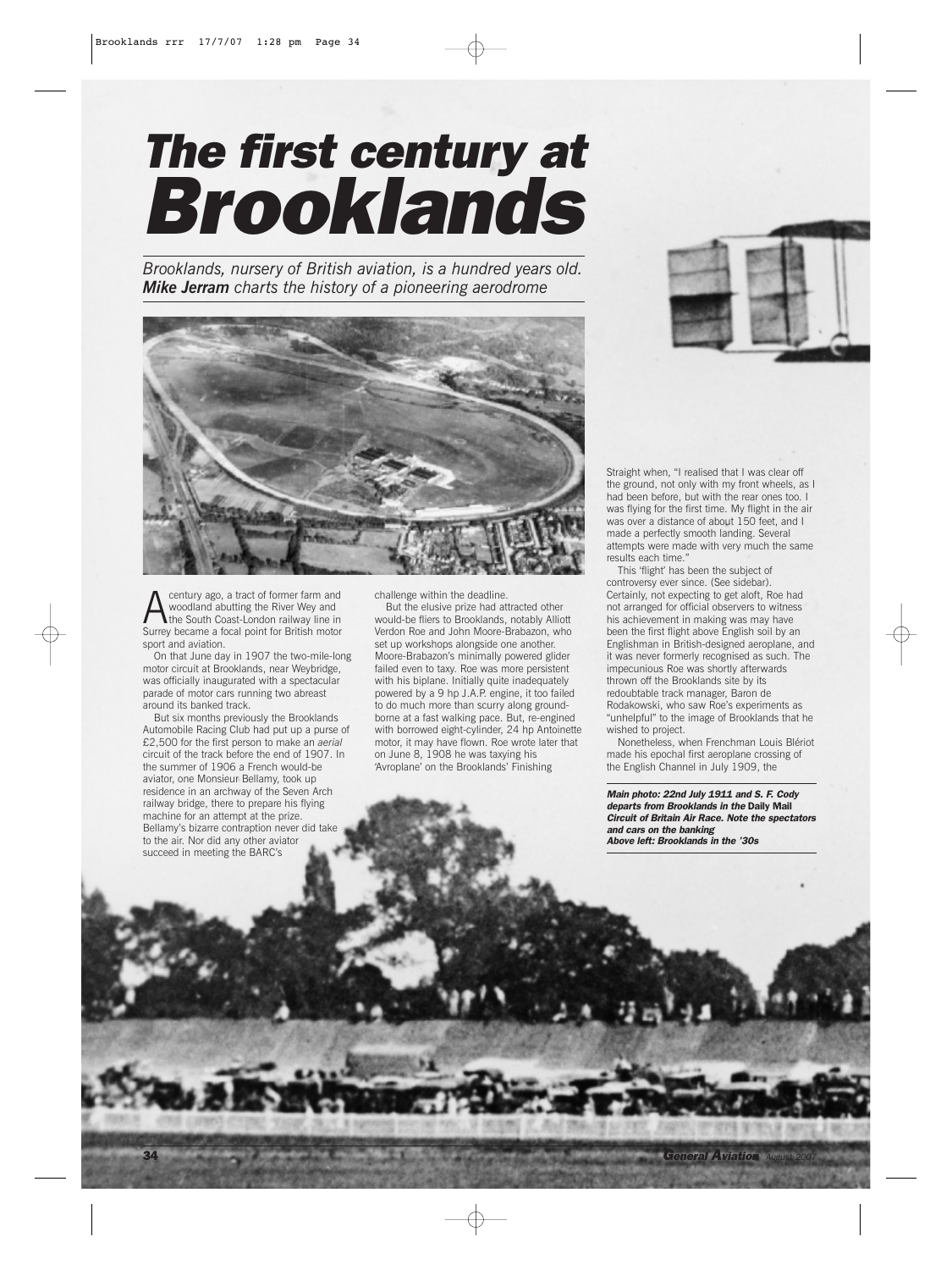

Brooklands Automobile Racing Club was quick to recognise that aviation and motor sport could make comfortable bedfellows. Encouraged by George Holt-Thomas, proprietor of the influential *The Graphic* newspaper and British agent for French Farman biplanes, plans were laid for a 'flying ground' to be established in the centre of the Brooklands

race track. Within 18 months Brooklands boasted some 30 'aeroplane sheds', which were rented out to tenants who included eight flying schools offering training for the Royal Aero Club's then newly-introduced Pilot's Certificate.

Among the neophyte aviators who came to Brooklands was a wealthy young man named



*Above: Thomas Sopwith pilots a Howard Wright Avis monoplane at Brooklands Below: Avro Type D at Brooklands in October 1911*

Thomas Sopwith, already a well established sportsman in yachting circles, who bought a Blériot-based Avis monoplane and taught himself to fly on it, albeit it with numerous mishaps along the way.

*photos via Philip Jarrett* via Philip larrett

Soon, names that were later to become synonymous with the growth of the British aircraft industry began to appear above the sheds that formed Brooklands' new 'Flying Village'. The British & Colonial Aircraft Company (later to become Bristol Aircraft), Martin & Handasyde (later Martinsyde), Tommy Sopwith with the Sopwith Aviation Company, A.V. Roe (now welcomed back!), and Vickers, all established flying schools there, and were not wanting for eager customers: 50 had gained their certificates within a few months. A novelty was the world's first sales office for aeroplane flight tickets, which was established by Keith Prowse Ltd alongside the *Blue Bird* restaurant in 1911 to offer joyrides at two guineas for a fiveminute 'flip'.

Brooklands, and British aviation, received a boost in the summer of 1911 when the *Daily Mail* — from the outset a staunch supporter of aeronautical development — announced its sponsorship of a Circuit of Britain Air Race that would start and finish at the Surrey aerodrome. On July 22 a crowd estimated at 50,000 watched 17 flying machines set off on the first leg, to Hendon, thence via Harrogate and Newcastle to Edinburgh, returning via Stirling, Glasgow, Carlisle, Manchester, Bristol, Salisbury and Shoreham. Five days later Frenchman André Beaumont's Blériot arrived back at Brooklands to win the prize and an audience With King George V at Buckingham Palace. The *Daily Mail* race was the inspiration for the 1965 film *Those Magnificent Men in Their Flying Machines.*

Following the outbreak of World War I, the Brooklands site was turned over to the War Office and the schools operated by Bristol, Sopwith and Vickers — which at that time jointly had trained more aviators than at any

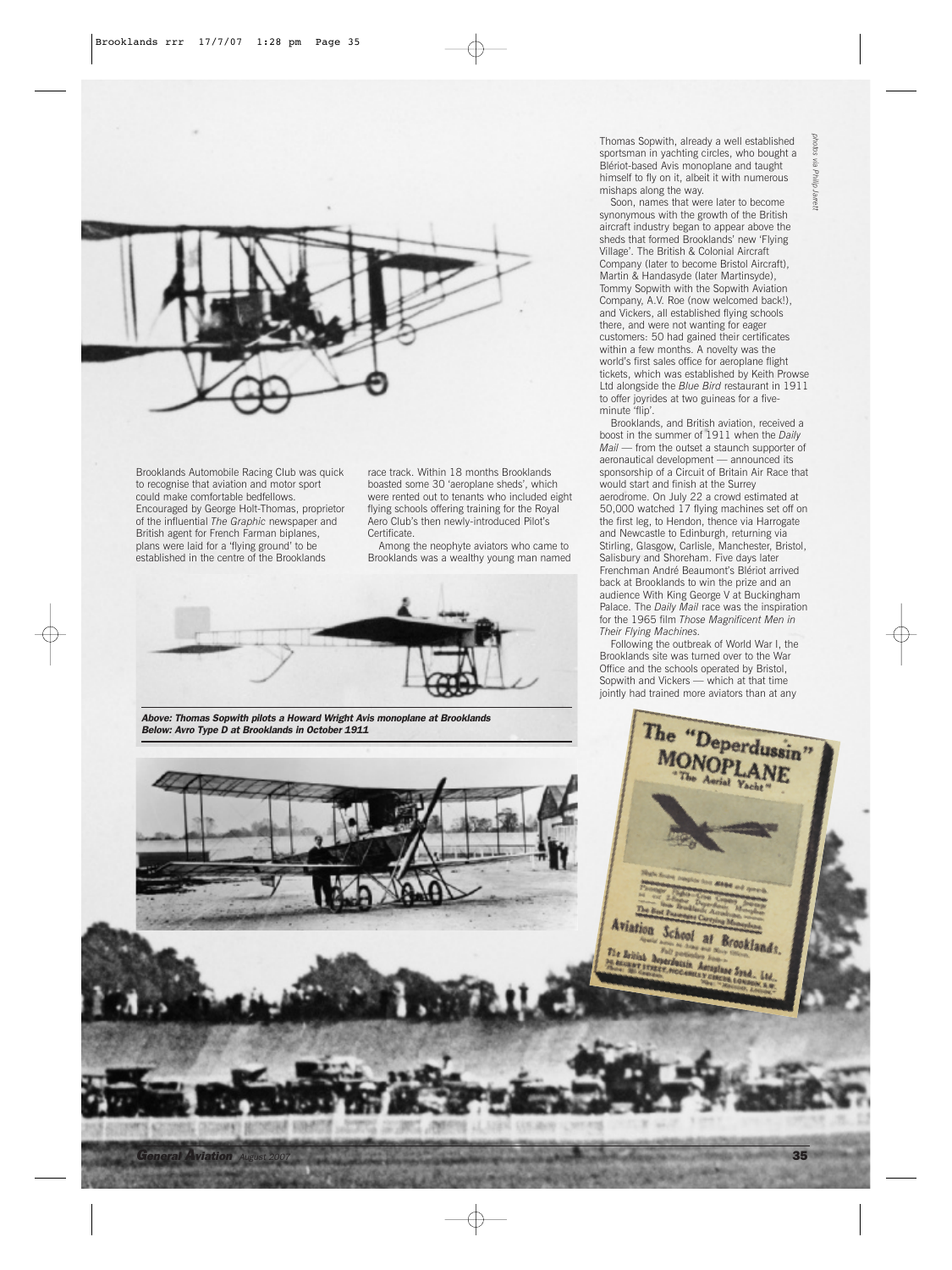other aerodrome in Britain — became a Royal Flying Corps school. A year later Vickers turned the former Itala Motor Works into an aircraft factory, initially building under sub-contract Royal Aircraft Factory B.E.2c, F.E.8 and S.E.5a scouts and its own F.B.9 'Gunbuses'. Tommy Sopwith's company built its aircraft in a former skating rink in Kingston-upon-Thames, but used Brooklands for flight-testing.

From those early beginnings came Vickers' long association with Brooklands, spanning five decades under its own name, and many more years as part of the merged British Aircraft Corporation and British Aerospace. Among more than 50 Vickers designs to roll off the production lines were the Vimy; Virginia; Wellesley; Barnes Wallis' classic geodeticstructured Wellington, every mark of which was developed and test flown at Brooklands, with 2,515 of the 11,461 manufactured built on site; Valetta; Varsity; Viking; Viscount, the world's first production turboprop airliner and











one of the great success stories of British civil airliner production; Valiant V-bomber; Vanguard; and VC10, while significant design, development and manufacturing work on Concorde also took place there.

H.G. Hawker Engineering, formed in 1920 from the liquidated Sopwith company, and later to become Hawker Aircraft Ltd, was also a key player in the Brooklands story, building aircraft — notably between-wars biplanes such as the Hart, Demon and Fury and later the Hurricane fighter— at Kingston and Langley, erecting and test flying them from the Weybridge site. In all, more than 20 companies build or assembled and test flew aircraft from Brooklands over an 80-year period.

The former HM Balloon Factory and later Royal Aircraft Factory airfield at Farnborough in Hampshire is characterised as 'the birthplace of British aviation', largely by dint of the flight made there on October 16, 1908 by Samuel Franklin Cody which was officially recognised as the first made by a heavier-thanair flying machine in the British Isles.

Setting aside Alliott Verdon Roe's claim to have flown there four months before Cody, Brooklands must surely then qualify as the nursery, where the infant British aviation was nurtured and thrived in those few short years before the Great War. And equally importantly, it was at Brooklands that flying first caught and fired the British public's imagination. ■



*This photo: first Vickers Wellington prototype lifts off from Brooklands Below: Barnes Wallis' geodetic construction clearly visible on the Wellington production line at the Weybridge Works* 



36 *General Aviation August 2007*